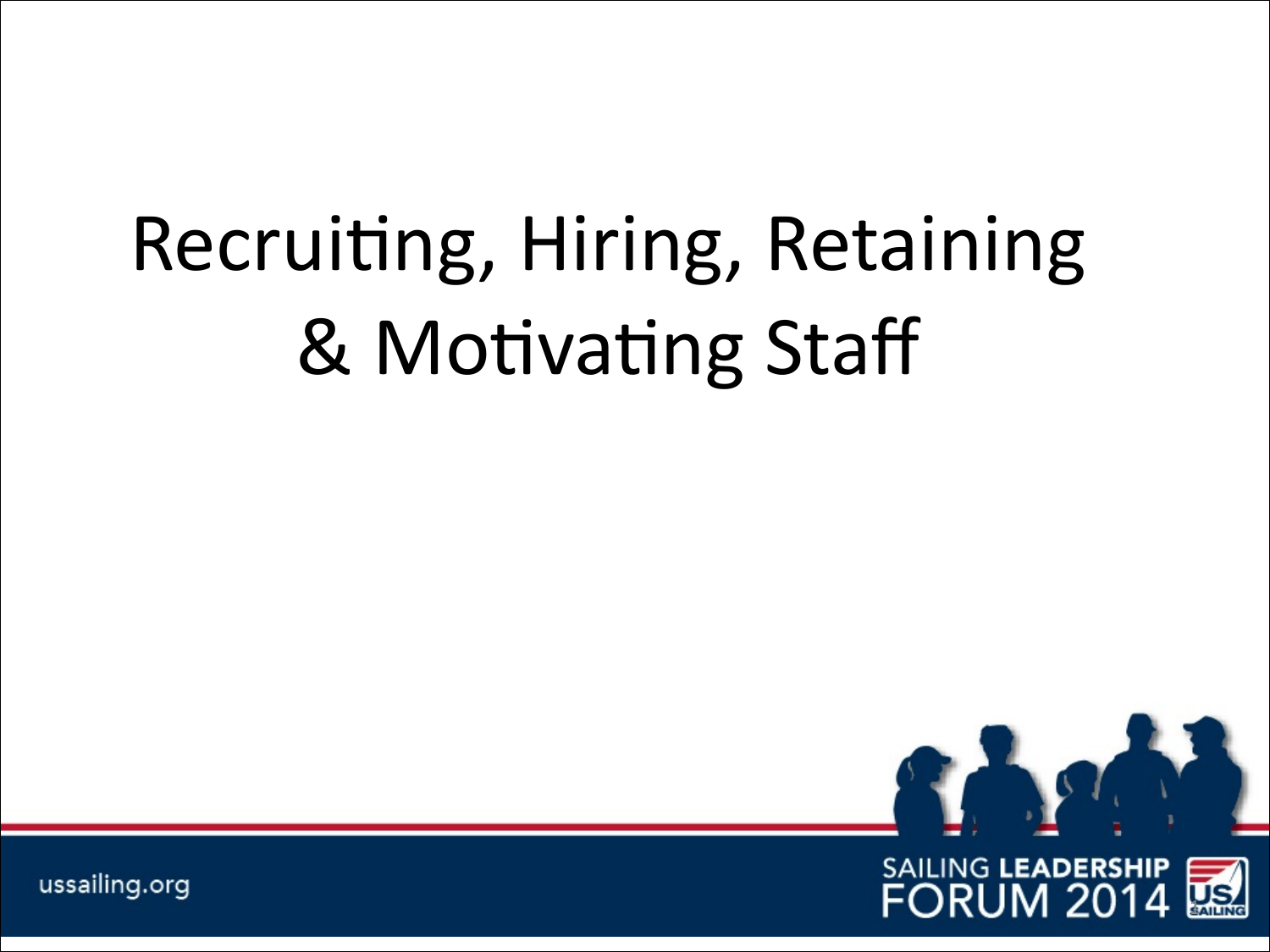#### Objective

To share some techniques we've learned for developing and maintaining an excellent staff, and to have you share some your's as well!

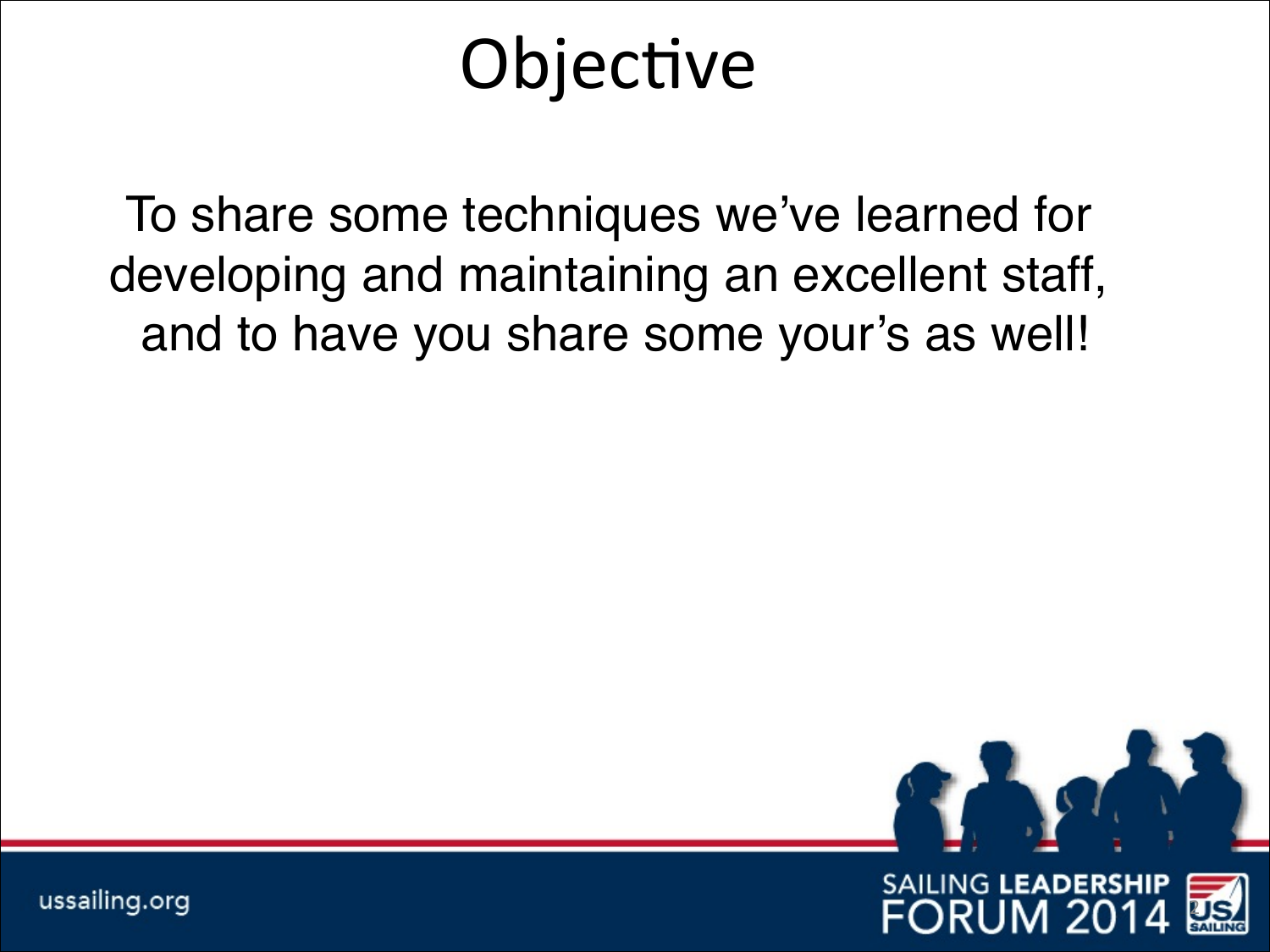#### Larry Ledgerwood

#### larry@OCSC.com

- US Sailing Training Committee
- National Faculty Online Committee
- Chair of National Sailing Programs Symposium NSPS
- Keelboat Instructor at OCSC San Francisco Bay
- Keelboat Instructor at the United States Naval Academy

#### John Fretwell

#### john@sdyc.org

- Junior Sailing Director San Diego Yacht Club,
- US Sailing Instructor Trainer
- Snipe District 6 Governor
- **Father of Three**



3

#### **SAILING LEADERSHIP** FORUM 20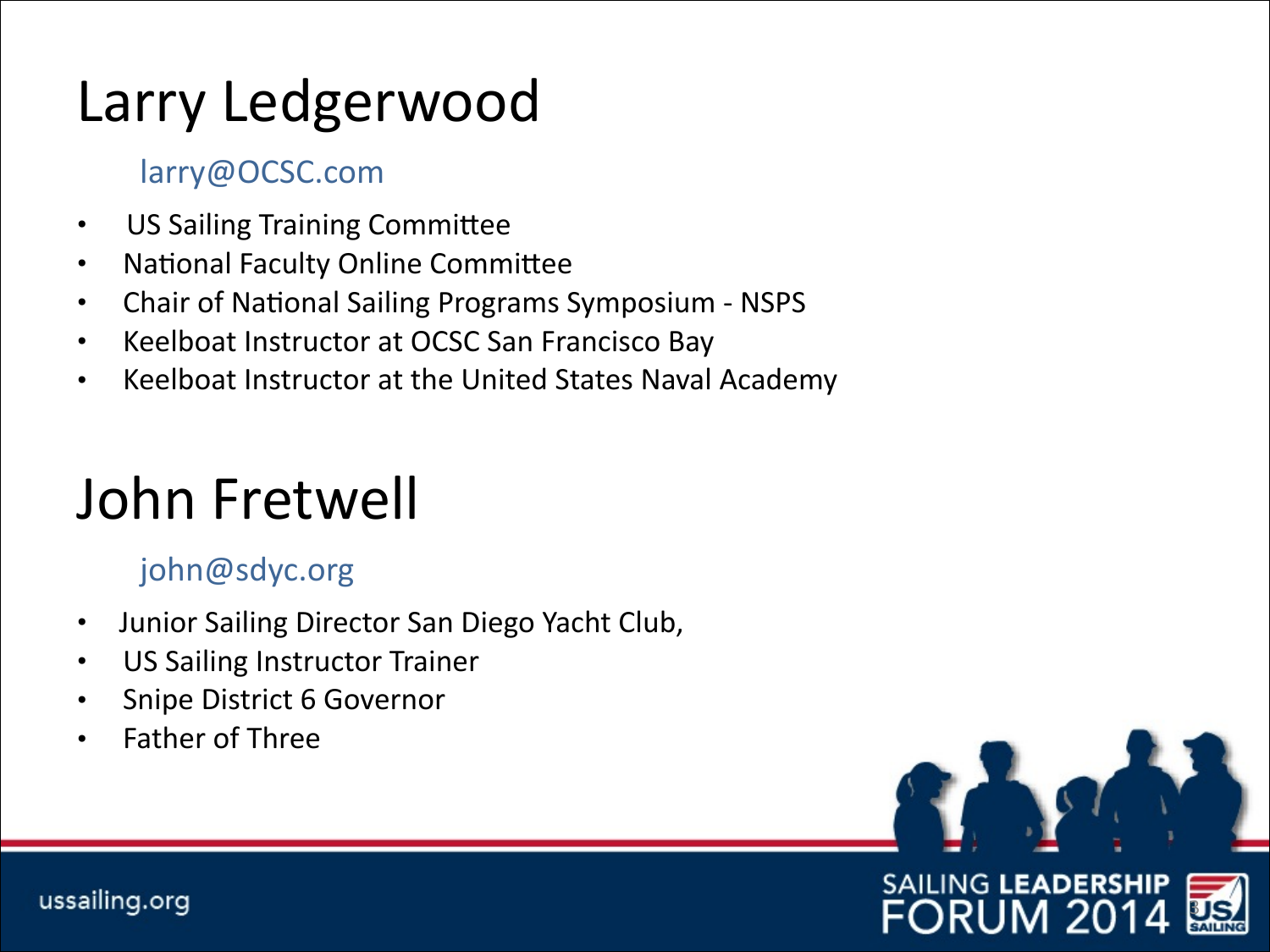#### **Overview**

- Staffing has always faced many challenges
- Work is seasonal or part-time episodes
- Staff with short tenures
- Staff member has great responsibility and autonomy
- True life and death potential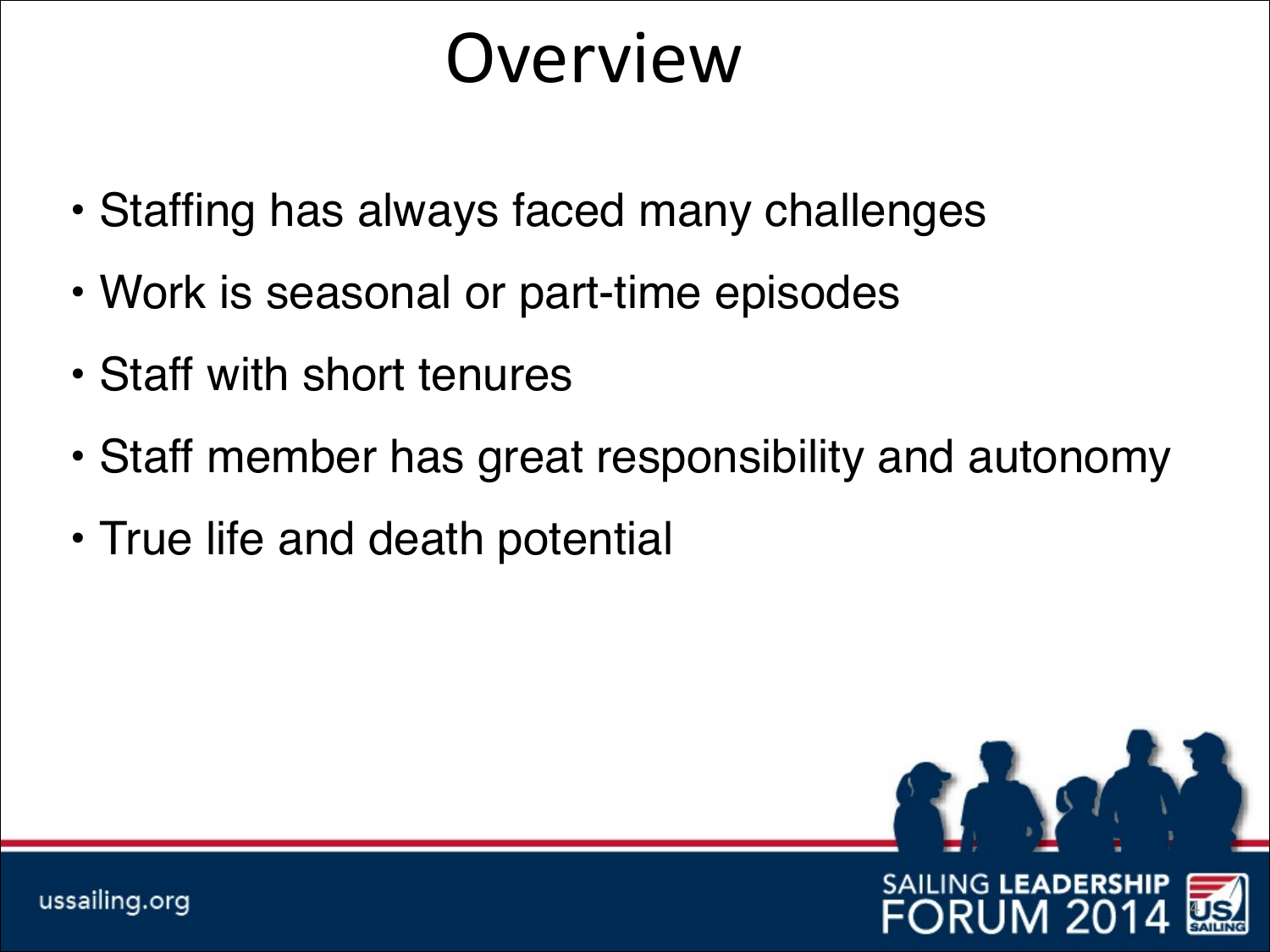#### Recruiting

- Deciding who you need/want and why
- Staff or Volunteers?
- Club members or Visitors?
- Where to find them
- How to advertise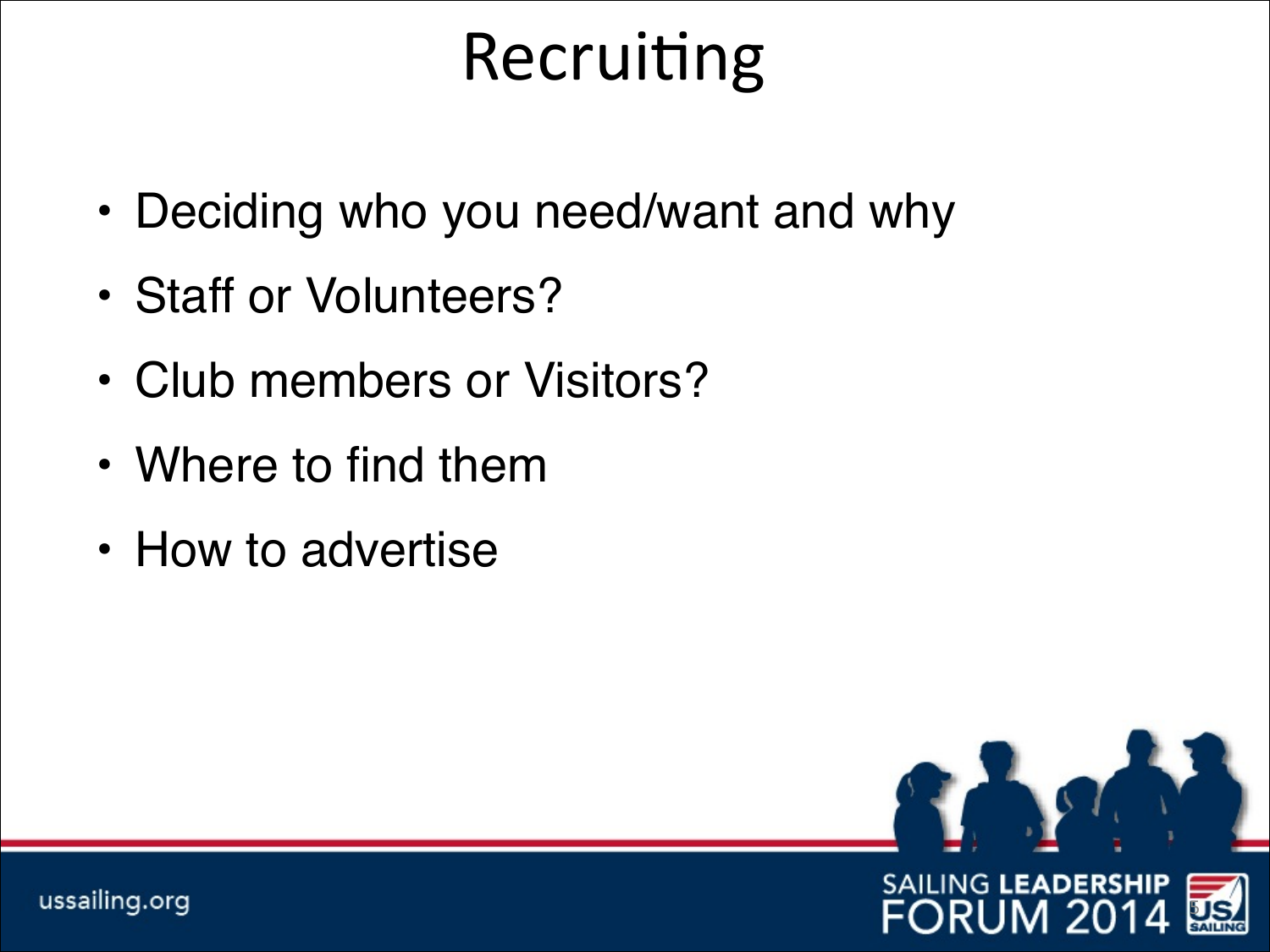# Club members or Visitors: use both!

Advantages of members:

- They know your program
- It's "the most advanced class"- a job!

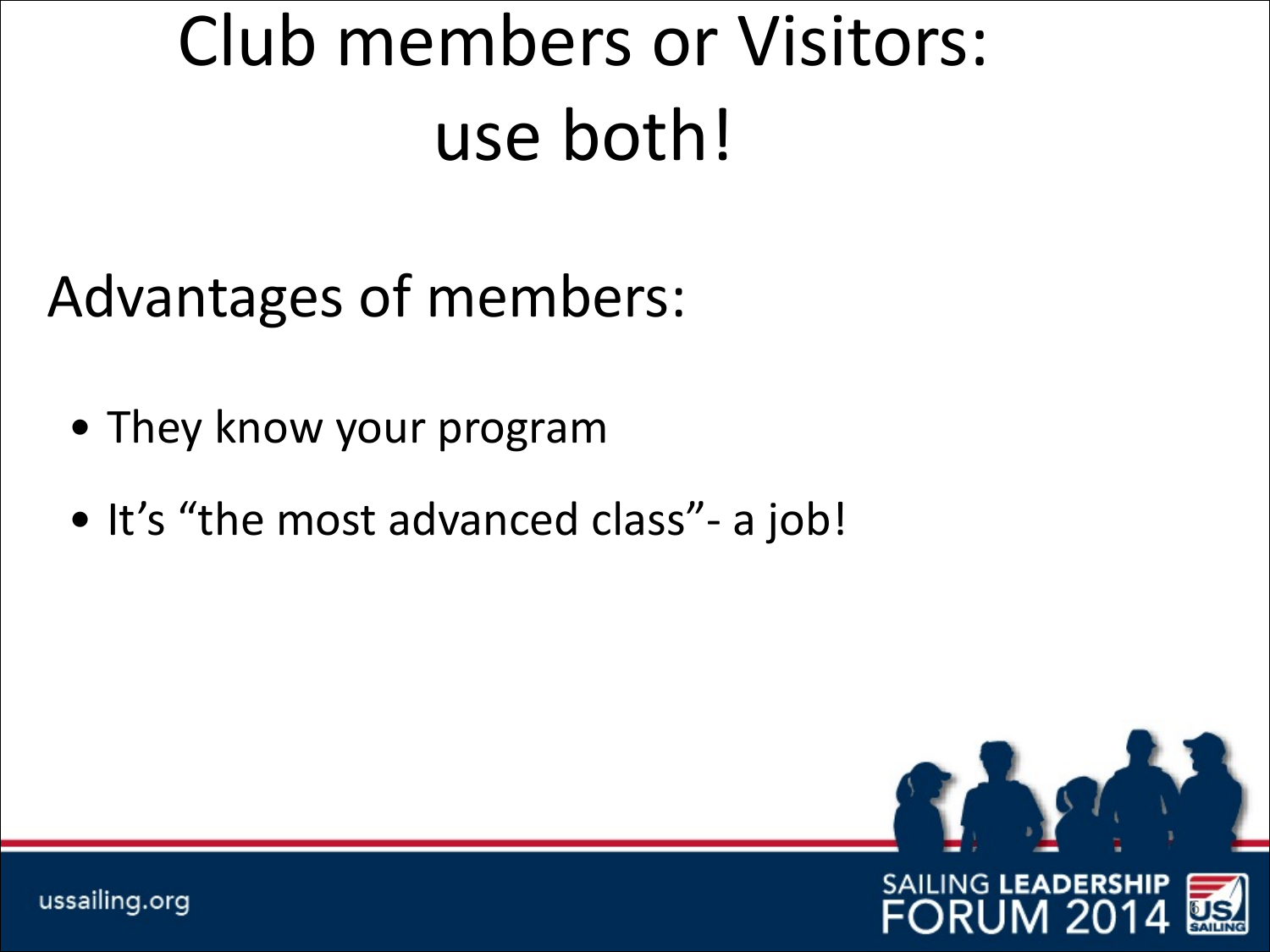# Club members or Visitors: use both

Challenges with members:

- On fears of entitlement: it turns out local parents help
- Where to find them

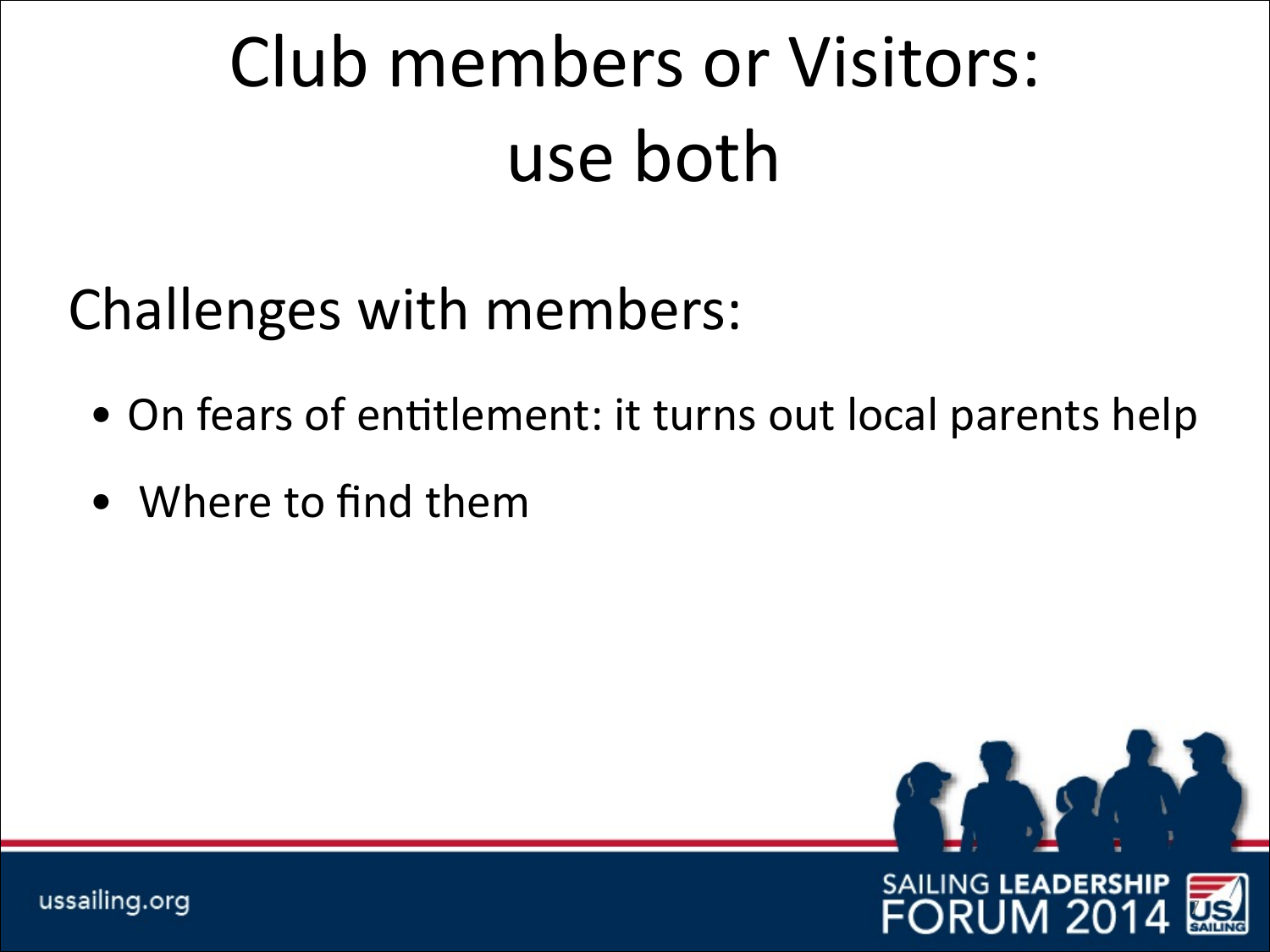# Hiring

- How will I introduce you?
- Reliable references are key!
- Compensation concepts
- Getting the details right the HR stuff

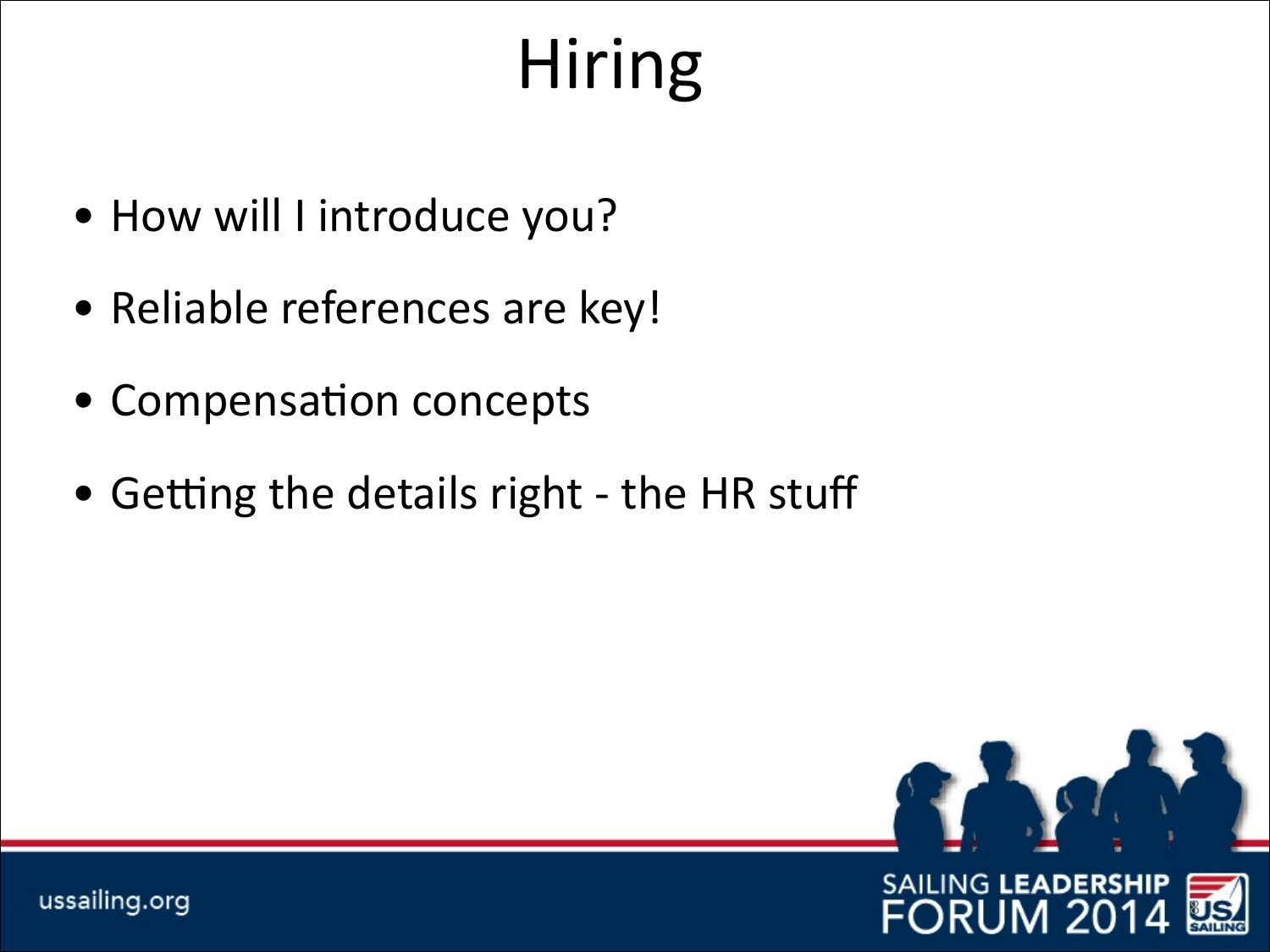## Retaining

- Seasonal challenges-getting creative providing hours
- Stability vs. freshness
- Continuing education
- Keep 'em sailing!

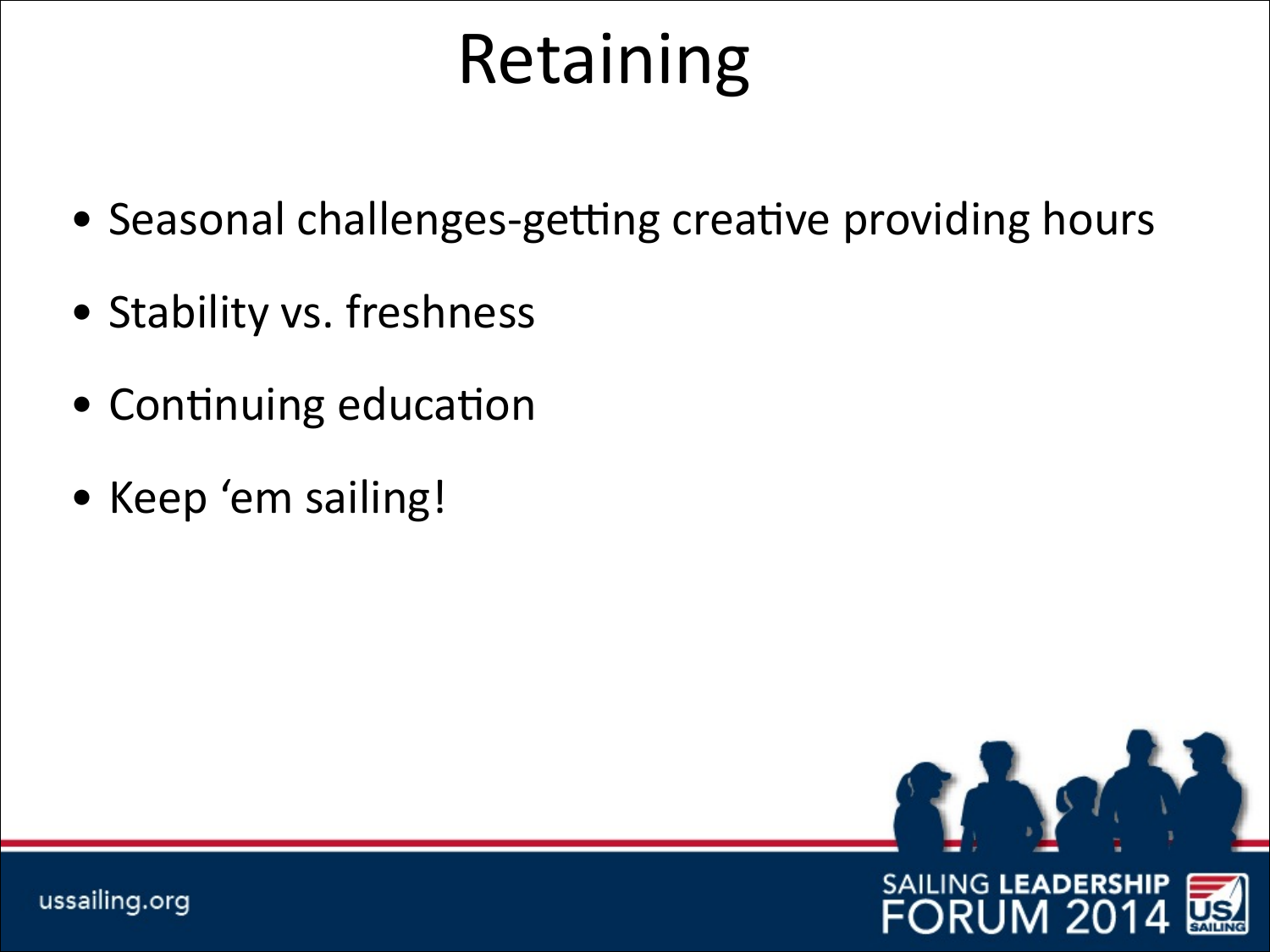## Motivating

- Douglas McGregor
- Daniel Pink
- Scott Sinek



**10JS** 

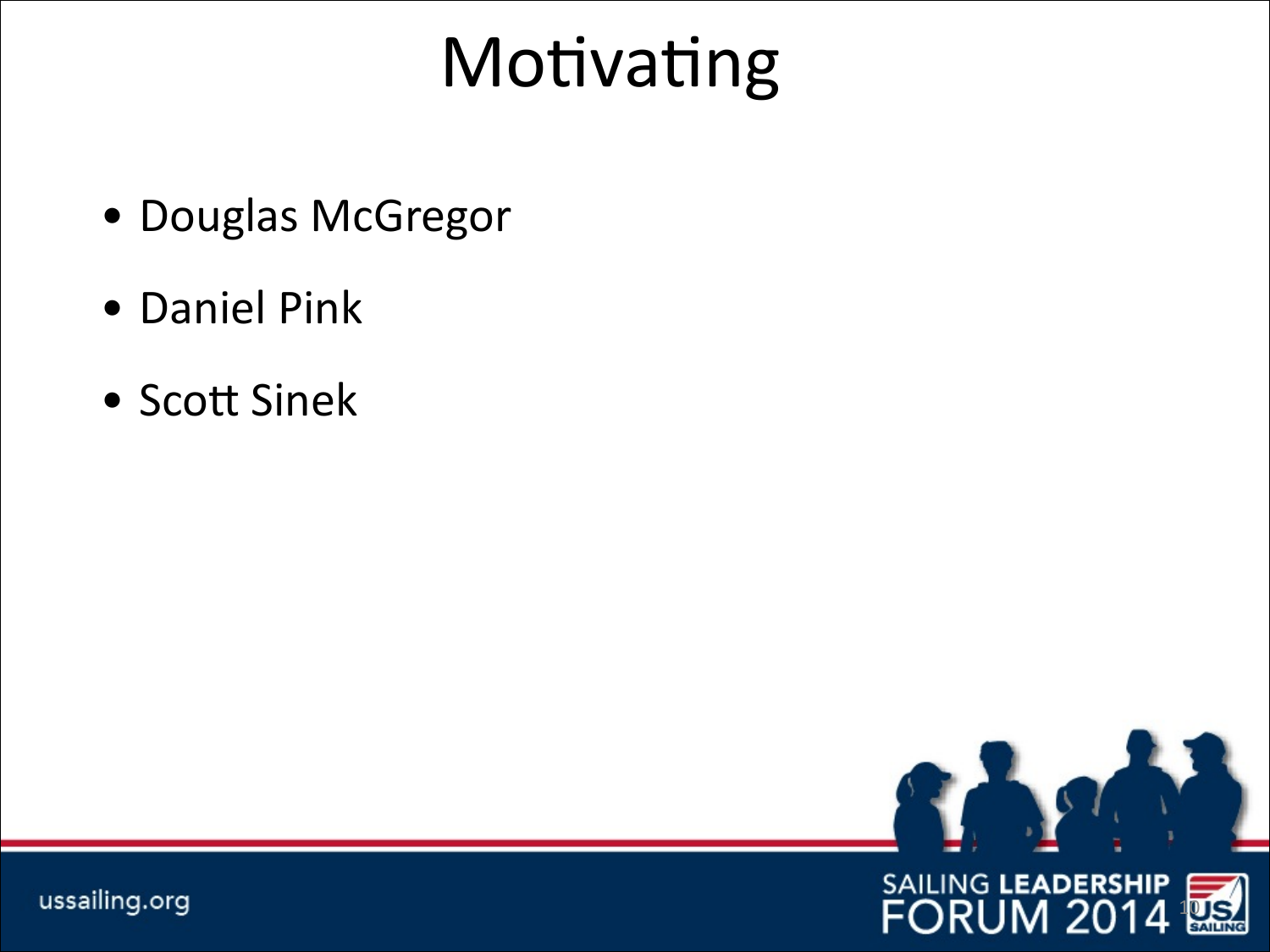## Our Zone of Influence is Limited

This is adapted from Douglas McGregor. A good read is Douglas McGregor Revisited.



11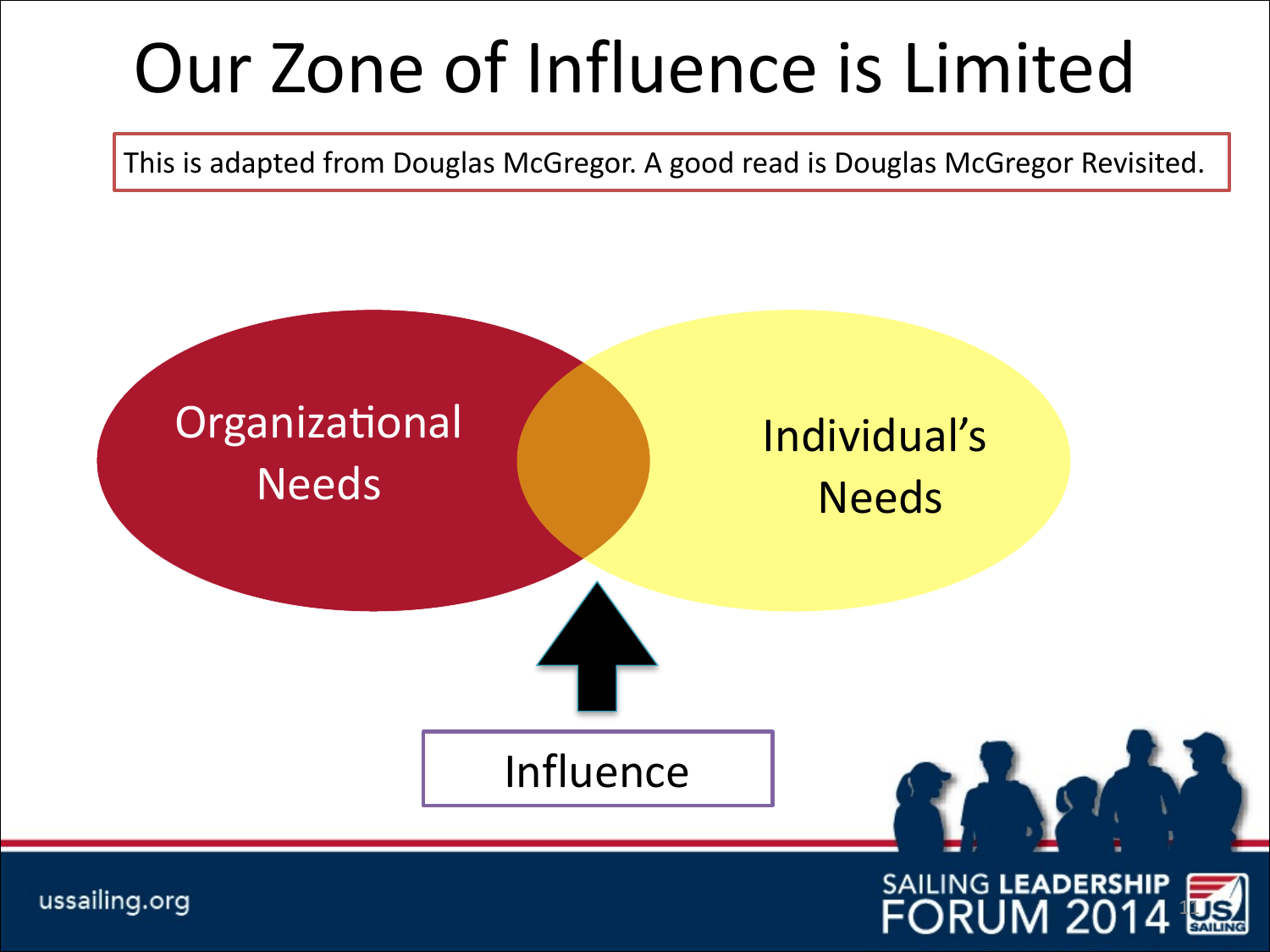#### Pink on Motivation

- Mastery
- Autonomy
- Purpose

From Daniel Pink's book *Drive*. Also on YouTube look at video of his talk. The one for the RSA has a great graphic element. And of course he has a TED talk available.

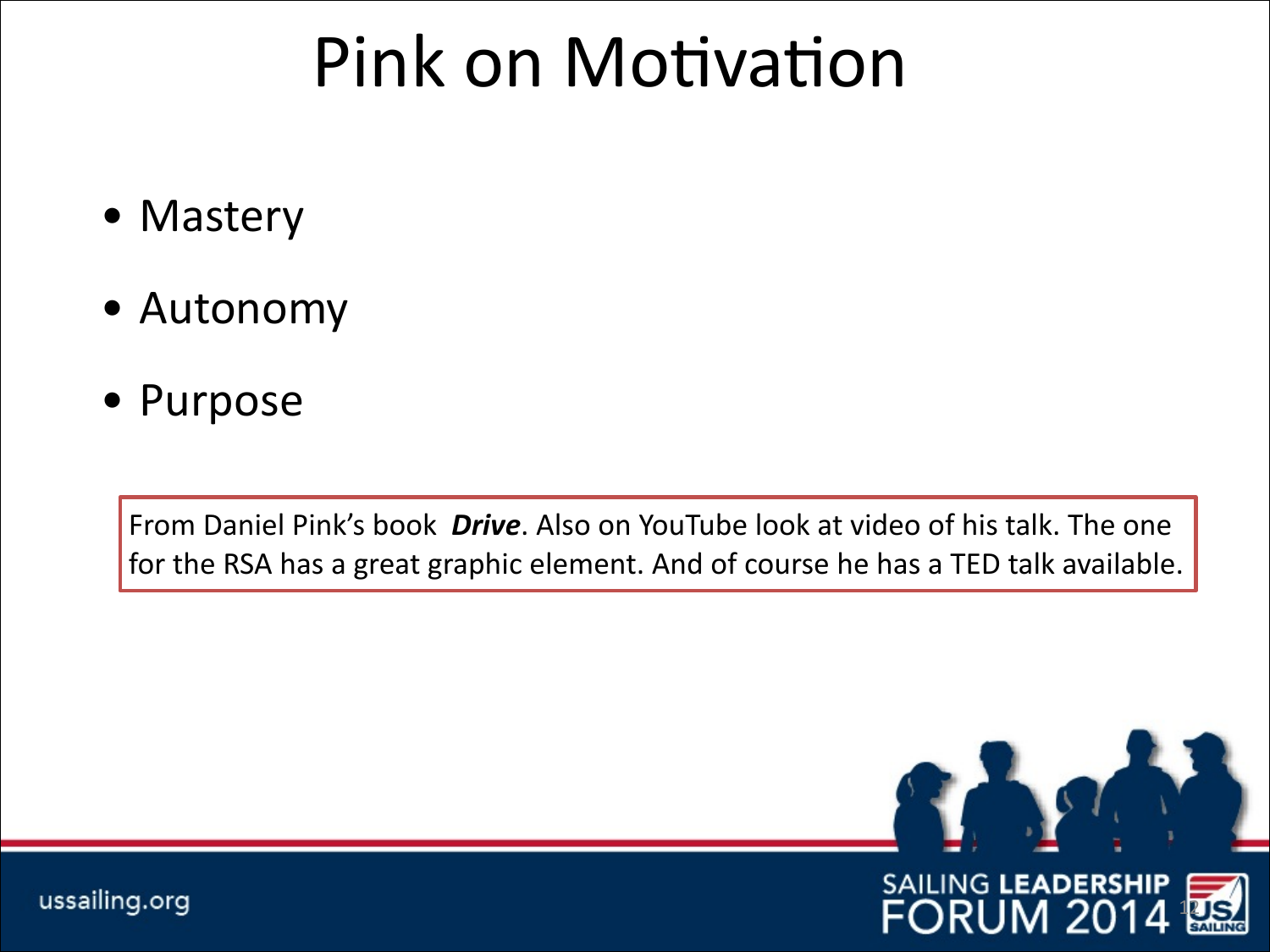# Learning Their Needs

#### Connecting on Multiple Levels:

- •Vision
- Objectives
- Knowledge and Skills
- •Plan
- •Values



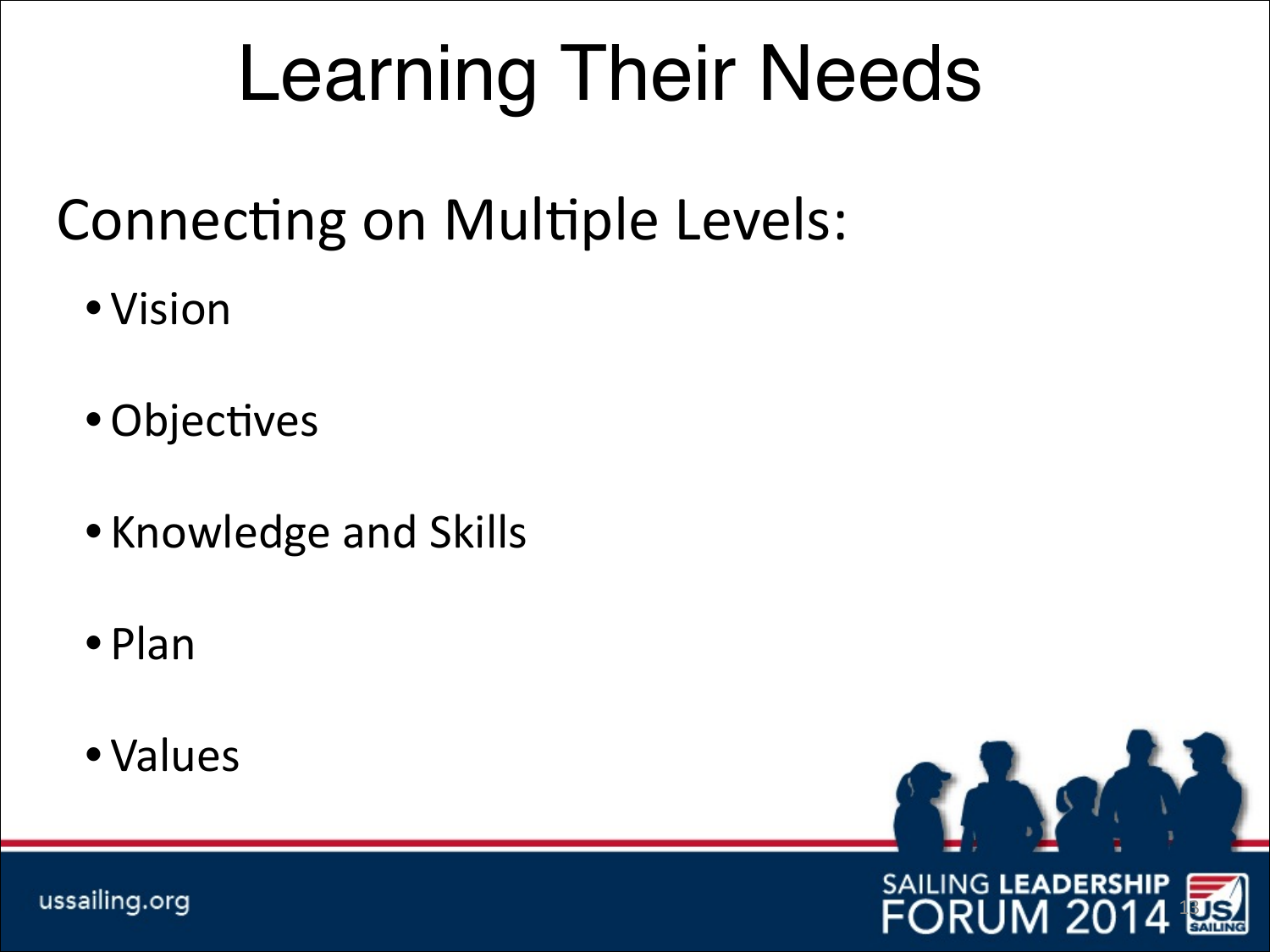## The Meaning of Life is a 2 X 2 Matrix



This is from my friend Thaigi. This is not on his website but there are lots of interesting things there for free.

[thaigi.com](http://thaigi.com)



#### **SAILING LEADERSHIP FORUM 2014** 14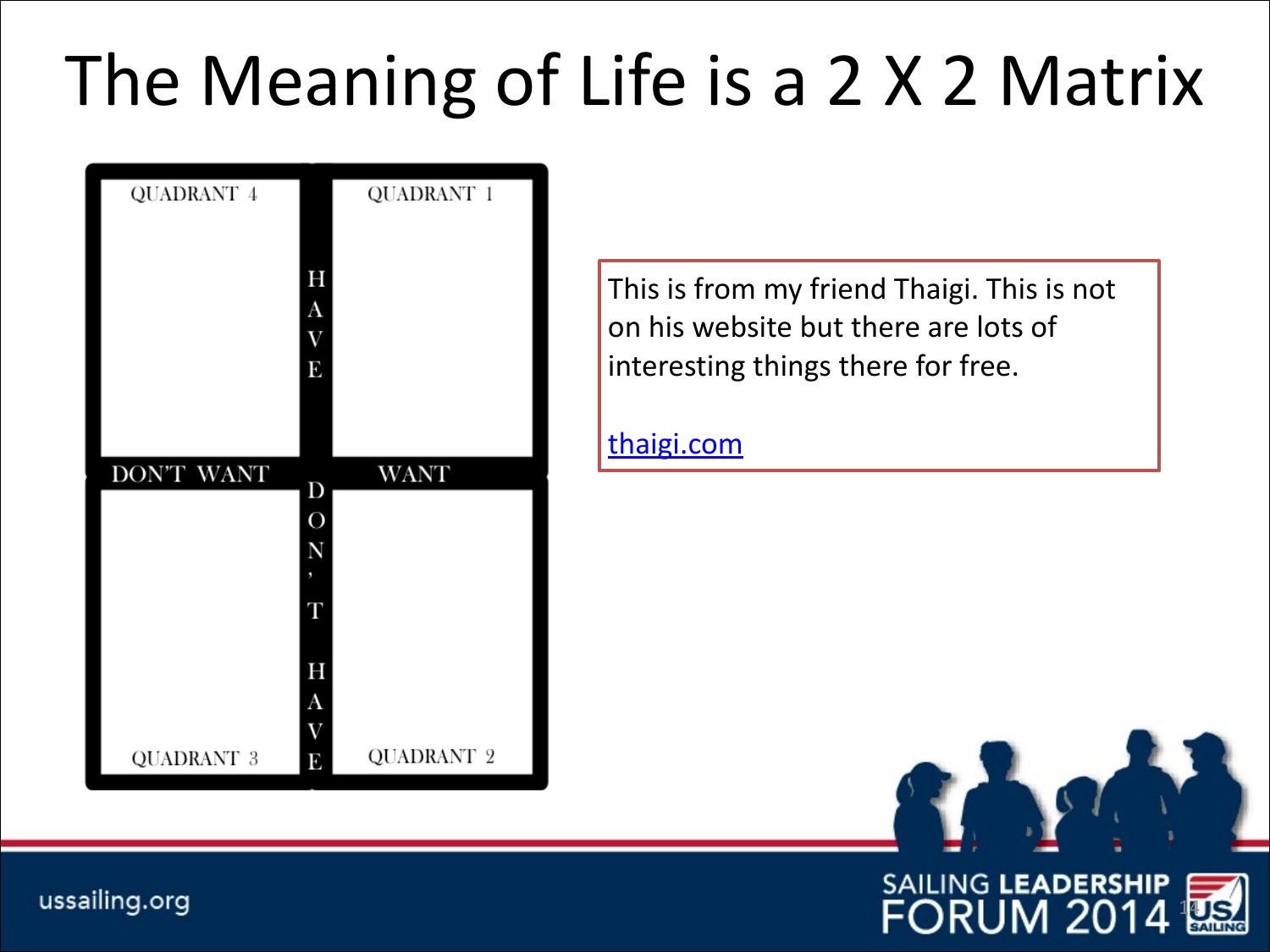#### Two Lessons on Motivating

- They are willing volunteers
- They do it for their reasons, not ours



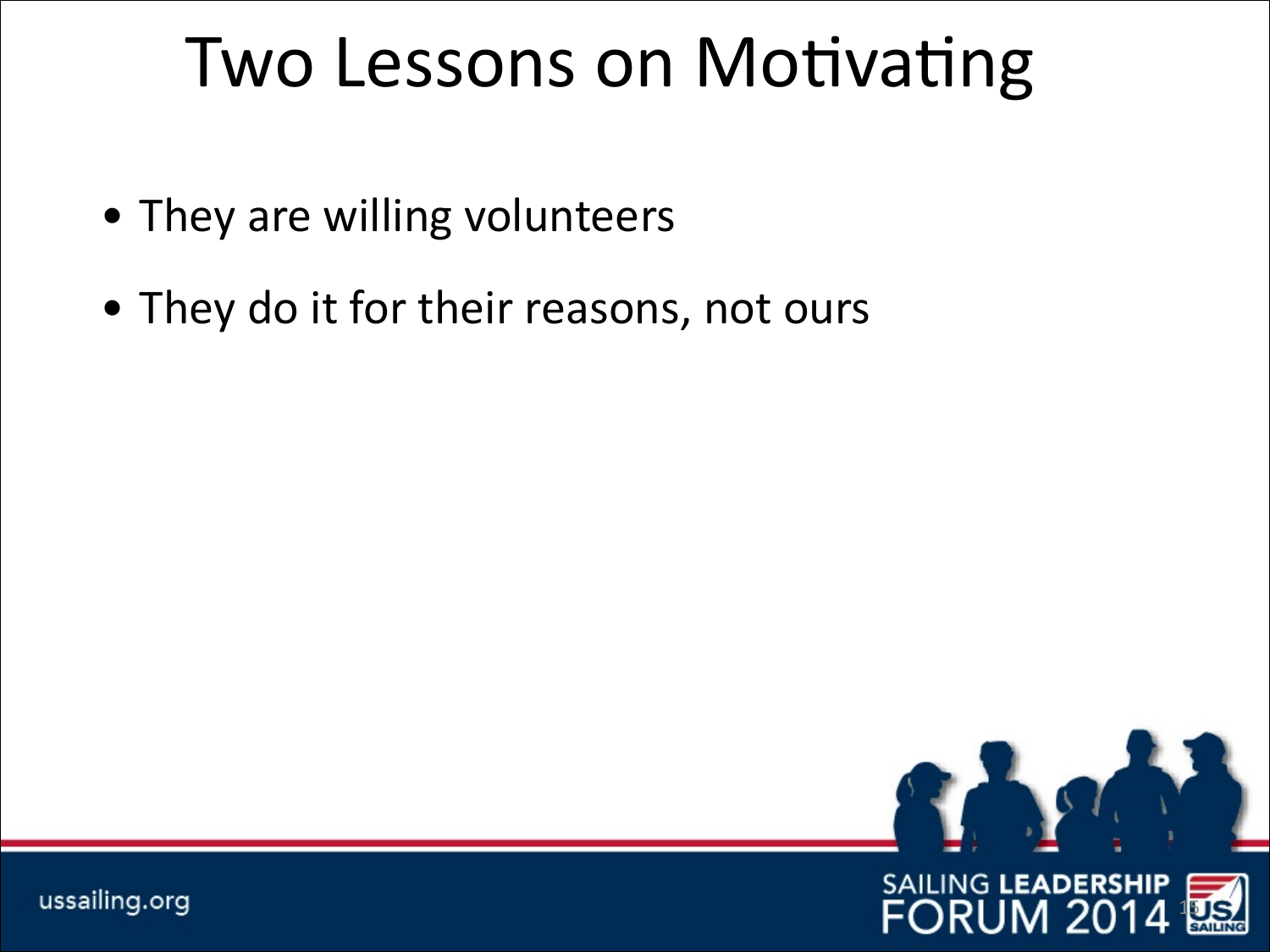#### Motivating

#### An Example:

#### The Syllabus vs. Lesson Plans

This story that John told had all of Pink's elements in it. By letting his instructors take the established program Syllabus and turn it into Lesson Plans they develop. That gives them Mastery and Autonomy while connecting them to a higher Purpose than just delivering training.